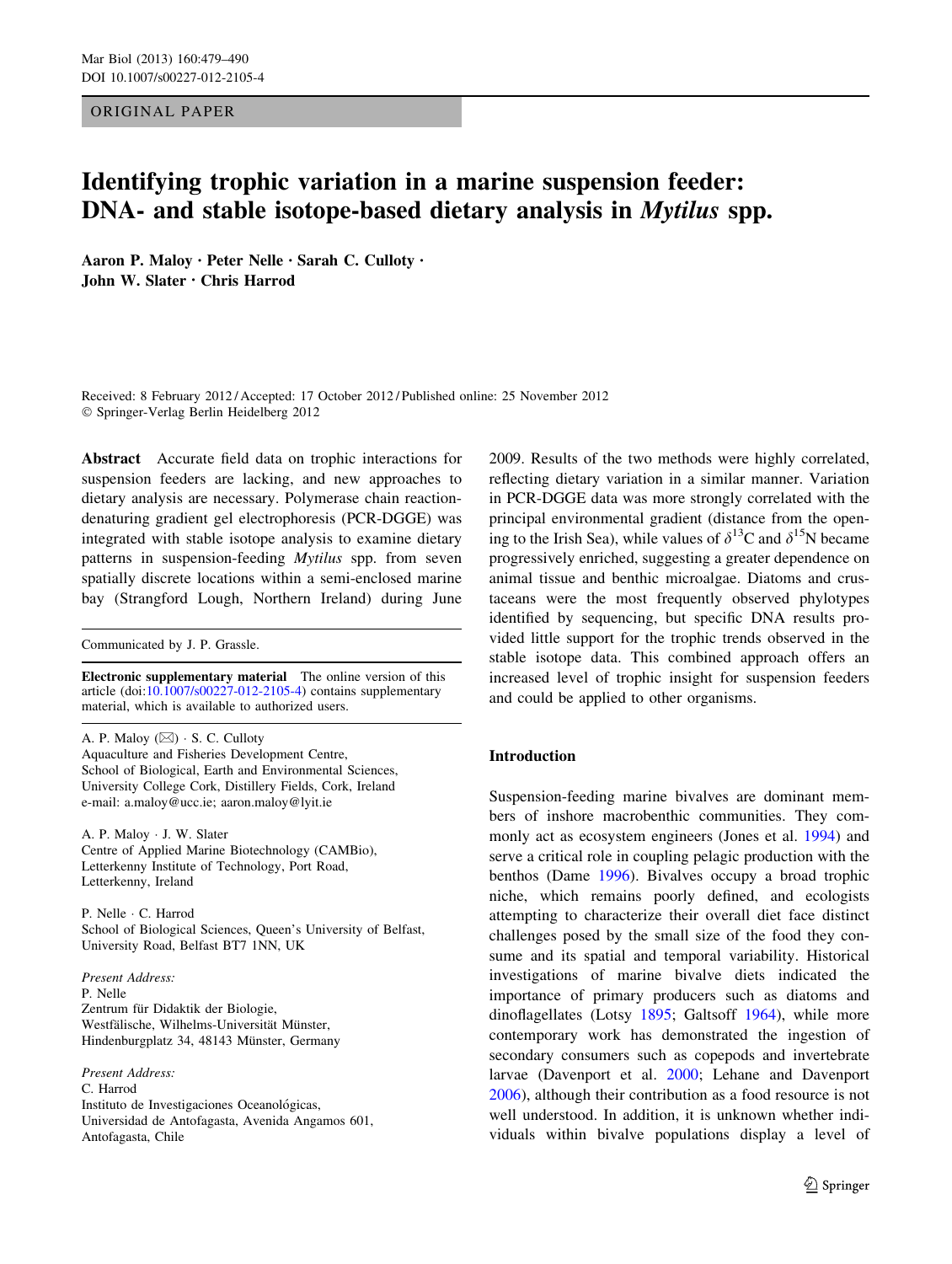feeding specialization. Such intraspecific niche partitioning can affect a population's stability, intraspecific competition, fitness, ecological impact and its potential to diversify and speciate (Bolnick et al. [2003\)](#page-10-0). These types of investigations have not been reported for suspension feeders, due in part to a lack of robust methodologies.

DNA-based approaches to dietary analysis have been effective at delineating trophic pathways and gaining insights into the feeding ecology of a variety of organisms (Jarman et al. [2002](#page-10-0); Blankenship and Yayanos [2005](#page-10-0); King et al. [2010](#page-10-0)). The combination of polymerase chain reaction and denaturing gradient gel electrophoresis (PCR-DGGE) has been recently applied to marine suspension-feeding bivalves (Maloy et al. [2009](#page-10-0)). In this approach, DNA extracted from gut contents is amplified by PCR with universal eukaryotic primers and separated on a denaturing gradient gel to create a profile. Each band within a profile represents a different sequence type (Fischer and Lerman [1983\)](#page-10-0), and together, the bands represent the diversity of organisms within the gut, including both ingested organisms and resident parasites. Through the comparison of profile similarities, Maloy et al. [\(2009](#page-10-0)) demonstrated that different sympatric bivalve species had different gut contents and concluded that some level of food resource partitioning existed. Though this approach is sensitive and can detect a wide diversity of organisms, gut content profiles offer a short-term picture of ingestion and no information on long-term foraging behaviour or assimilation.

In contrast, biochemical methods such as fatty acid profile analysis (Allan et al. [2010](#page-9-0); Ezgeta-Balić et al. [2012\)](#page-10-0) and analysis of stable isotope ratios (Riera et al. [2002](#page-11-0); Lefebvre et al. [2009](#page-10-0)) have been used to trace long-term (weeks–months) dietary patterns. Fatty acid analysis provides information on the lipids characterizing prey and consumers, and stable isotope analysis of assimilated elements, for example, carbon and nitrogen, is routinely used to analyse trophic relationships and energy flow within ecosystems (Peterson [1999;](#page-10-0) West et al. [2006\)](#page-11-0). Isotopic turnover times for  $\delta^{13}$ C and  $\delta^{15}$ N in bivalve tissue are 2–6 months (Fukumori et al. [2008](#page-10-0); Fertig et al. [2010\)](#page-10-0), and the diet-consumer trophic fractionation of carbon  $(\Delta^{13}C = 0.6{\text{-}}0.9\%)$  and nitrogen  $(\Delta^{15}N = 3.4{\text{-}}3.6\%)$ isotope ratios (Yokoyama et al. [2005b\)](#page-11-0) are within typically reported ranges (McCutchan et al. [2003](#page-10-0)). Stable isotope studies have also demonstrated the importance of phytoplankton (Yokoyama et al. [2005b](#page-11-0); Leal et al. [2008](#page-10-0)) and microphyto-benthic material (Sauriau and Kang [2000](#page-11-0); Kang et al. [2006](#page-10-0)) in the diets of suspension-feeding bivalves, while indicating that spatial, temporal and hydrodynamic features can influence the relative contributions of various organic matter sources (Decottignies et al. [2007;](#page-10-0) Dubois et al. [2007](#page-10-0)). In this respect, stable isotope data are sufficiently sensitive to detect shifts in

assimilated carbon and nitrogen due to spatial or environmental variation, but do not identify specific trophic links. This is in contrast with DNA-based approaches, which have the potential to identify ingested organisms to the genus or species level, whereas stable isotope studies typically classify carbon sources into broad functional groups (e.g. phytoplankton v benthic microalgae). In fact, bivalves themselves are routinely used as a baseline proxy for primary production in stable isotope studies exploring higher trophic level relationships within freshwater (Cabana and Rasmussen [1996](#page-10-0); Post [2002\)](#page-11-0) and marine food webs (Fukumori et al. [2008;](#page-10-0) Mallela and Harrod [2008](#page-10-0)).

DNA dietary analyses based on universal PCR primers are inherently qualitative in nature. PCR bias and variation in gene copy numbers among different dietary species in the gut currently limit quantitative application (Kanagawa [2003](#page-10-0); Zhu et al. [2005](#page-11-0)). Conversely, through the use of various mixing model approaches, stable isotope studies can provide a more quantitative perspective on dietary relationships. However, this is often complicated by the large number of potential dietary sources and a limited number of usable stable isotopes as trophic tracers (Phillips and Gregg [2003\)](#page-10-0). To cope with this, stable isotope studies use multiple sites and times for comparative purposes, employ statistical models, use multiple tracer molecules or artificially add a tracer isotope to the study system (Phillips and Gregg [2003;](#page-10-0) Fry [2006\)](#page-10-0). Despite the insights these approaches may provide, reducing the number of potential dietary sources required would simplify the mixing model calculations. To this end, it may be possible to use the taxonomic identifications provided by a PCR-DDGE approach to account for specific dietary sources or to set endpoints in stable isotope mixing models.

Each method has its respective strengths and weaknesses in trophic studies and only recently has an attempt been made to use them in conjunction. Hardy et al. ([2010\)](#page-10-0) used a combination of DNA microarray data and stable isotopes to determine the diets of a riverine fish assemblage. Here, we report on a combined PCR-DGGE and stable isotope approach to examine the trophic ecology of the suspension-feeding bivalves Mytilus spp., which are ubiquitous on North Atlantic rocky shores and intensively cultured within the region. It is presumed that the bivalve samples were *Mytilus edulis*, but surveys of mussel populations in the region suggest a complex history of introgressive hybridization with Mytilus galloprovincialis and Mytilus trossulus (Gosling et al. [2008](#page-10-0); Dias et al. [2009](#page-10-0)). Using both short-term (PCR-DGGE) ingestion data and long-term (stable isotope) assimilation data, we examine whether these methods reflect an inferred environmental gradient within Strangford Lough, Northern Ireland, a site where mussels are currently not cultured. The two methods are compared and the stable isotope results interpreted with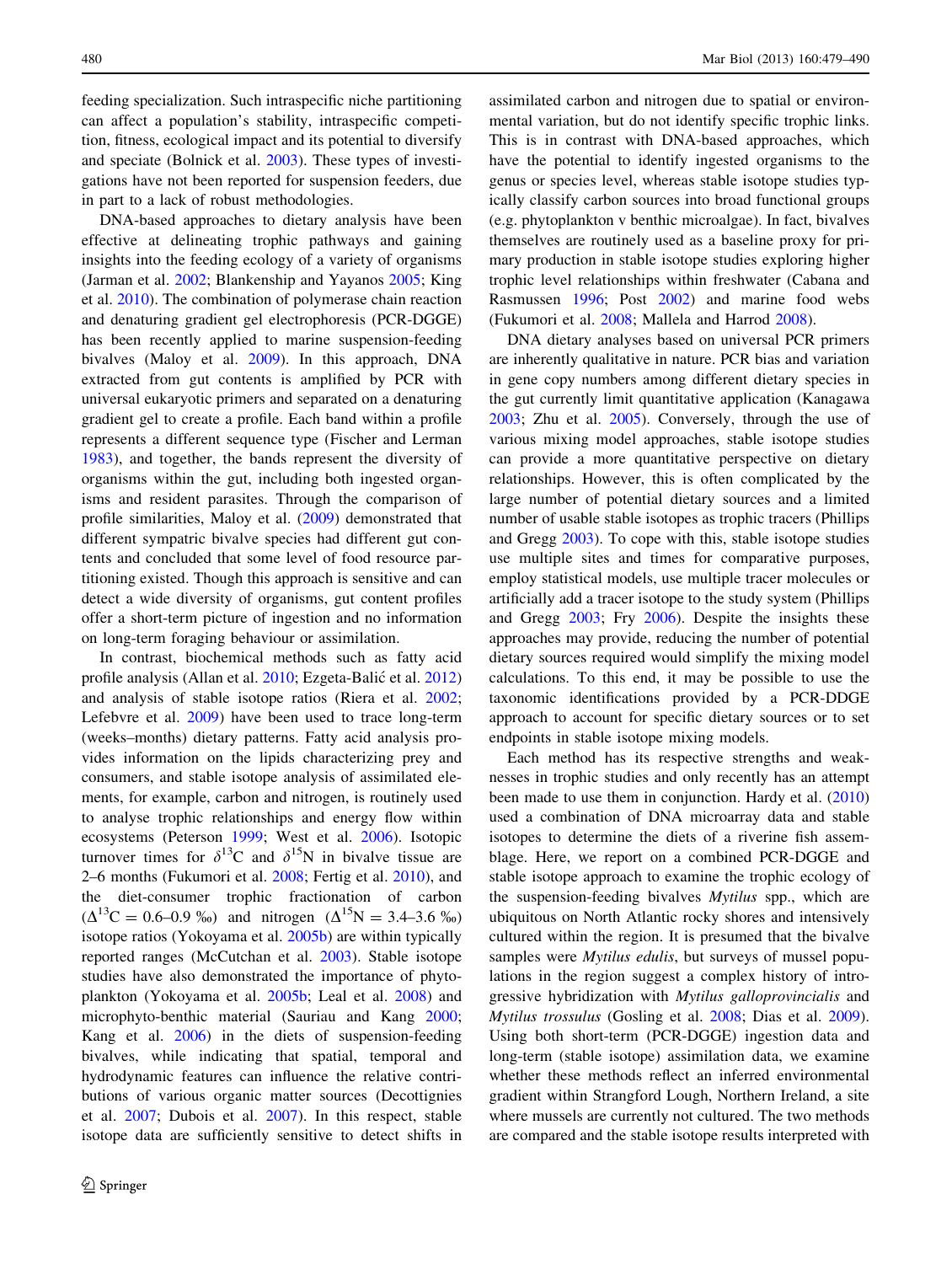<span id="page-2-0"></span>respect to the sequence-based identification of organisms in the gut contents.

## Materials and methods

## Collection sites and field processing

Located on the NE coast of Ireland, Strangford Lough (Fig. 1) is a large  $(150 \text{ km}^2)$  coastal embayment connected to the Irish Sea through a narrow (0.5 km wide) channel (8 km long) at its southern end, where currents may reach  $3.5 \text{ m s}^{-1}$  (Magorrian et al. [1995\)](#page-10-0). The restricted inlet and long north–south orientation  $(30 \times 8 \text{ km})$  creates an environmental gradient based on the distances to the open waters of the Irish Sea. The gradient includes various interacting factors including fetch, wave action, tidal currents (greater at the south of the lough), shifts in primary producer and benthic invertebrate communities (Erwin [1986;](#page-10-0) Portig et al. [1994\)](#page-10-0), the influx of water and associated

taxa from the Irish Sea and relative levels of intertidal exposure. The southern shores are rocky, high energy and heavily influenced by Irish Sea water, while the northern reaches are more sheltered and include expansive tidal flats of primarily sand/mud with longer periods of aerial exposure (Portig et al. [1994;](#page-10-0) Malvarez et al. [2001\)](#page-10-0). The lough's two main sources of freshwater input are the River Comber near site HI and the River Quoile near site NP (see Fig. 1 for site codes and locations), but discharges are low and there is no overall salinity gradient with salinities of 32–34 (Erwin [1986\)](#page-10-0).

Samples of Mytilus spp. were collected from seven intertidal sites over two days in June 2009. Fifteen individuals were collected from each site prior to their emergence on a falling tide and held on ice during processing. Approximately 1 mL of 95 % ethanol (EtOH) was injected into the digestive gland using a sterile needle and syringe prior to fixation of the whole mussel in 95 % EtOH. The samples were stored at 4  $^{\circ}$ C and transferred to fresh 70 % EtOH after 48 h. One-litre samples of seawater was collected from each site at the time of mussel collection.

Fig. 1 Schematic map illustrating sampling sites in Strangford Lough, NI. Locations: Seagrass (SG), Horse Island (HI), Mount Stewart  $(MS)$ , Kircubbin  $(KC)$ , Ringhaddy (RH), Nickey's Point (NP), Ballywhite Bay (BA). Inlay depicts Strangford Lough within Ireland

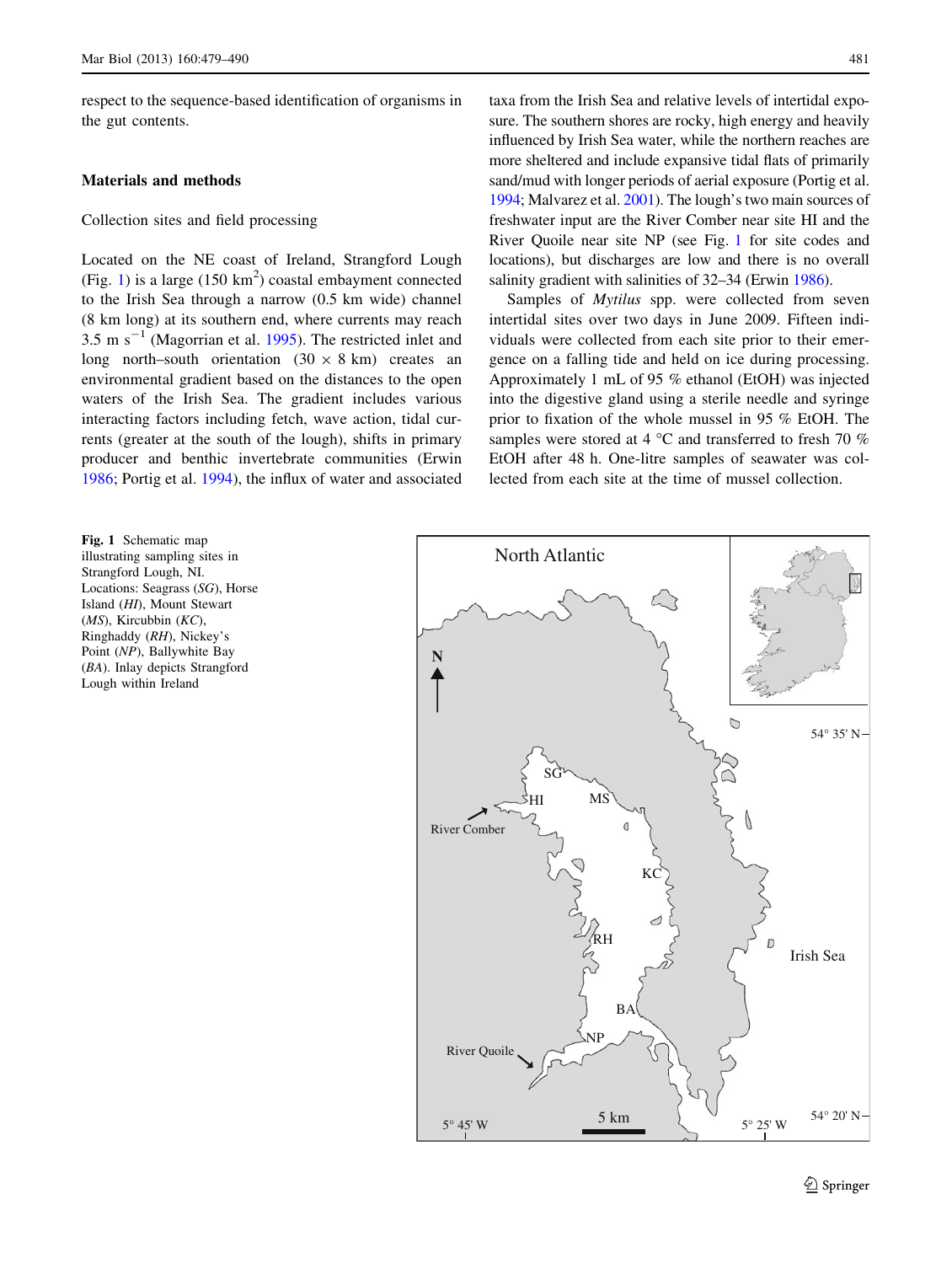## Stable isotope analysis

After 2–5 h in 95 % EtOH, the foot of each mussel was dissected, dried at 60  $^{\circ}$ C for 48 h and ground to a fine powder in an agate pestle and mortar, which was cleaned with 70 % ethanol and wiped dry between samples. Samples (0.55 mg) were loaded into tin cups and combusted in a Eurovector Isoprime continuous-flow isotope-ratio mass spectrometer. Isotopic composition ( $\delta^{13}$ C and  $\delta^{15}$ N) was determined following Mallela and Harrod ([2008\)](#page-10-0). Precisions of  $\langle 0.1 \rangle$  % (carbon) and  $\langle 0.3 \rangle$  % (nitrogen) were obtained through repeated analysis of internal standards after every six samples.

## Gut samples

Following the protocol of Maloy et al. ([2009](#page-10-0)), the stomach contents of each mussel were removed and transferred to 1.5-mL microfuge tubes. Recovered gut contents were mechanically disrupted and processed with a DNeasy® Blood and Tissue Kit (Qiagen) following the animal tissue protocol. Only mussels with sufficient gut contents could be analysed  $(n = 7$  for MS,  $n = 9$  for NP and BA, all other sites  $n = 10$ ), were used for DNA and corresponding SI analysis.

### Water samples

Water samples were immediately filtered onto a 0.2-µm filter membrane and stored at  $-20$  °C until processing. Filters were cut into small pieces using sterile scissors and processed with an UltraClean<sup>TM</sup> Water DNA Isolation Kit (MoBio Laboratories, Inc.) according to the manufacturer's instructions.

# PCR and DGGE preparation

A portion of the 18S ribosomal ribonucleic acid (rRNA) gene was amplified from each DNA sample using the eukaryotic specific GC-clamped primer 960FbGC and universal primer 1200R (Gast et al. [2004](#page-10-0)) following the protocol of Maloy et al.  $(2009)$ . A total of 45 µL of PCR products was run on an 8 % acrylamide (37.5:1, acrylamide/bis-acrylamide) gel containing a 35–53 % denaturing gradient of formamide and urea. Samples were run in a Bio-Rad  $DCode^{TM}$  system at 60 V for 16 h at a constant temperature of 60  $^{\circ}$ C.

## DGGE image analysis

Gel images were captured and bands detected automatically with Phoretix 1D gel analysis software (Nonlinear Dynamics Ltd.) according to Maloy et al. ([2009\)](#page-10-0). Migration points within each gel were normalized using three standard lanes per gel, each containing six bands that



Fig. 2 DGGE gel image depicting experimental set-up. Each gel contained three standard lanes (S) containing six migration points, 1 L water profile (lane 1) and gut content profiles (lanes 2–6). Phylotype position was assigned a retardation factor  $(Rf)$  based on position relative to migration standard. Position 0.69 corresponds to Mytilus spp.

served as migration reference points. Each reference point was assigned a retardation factor (Rf) between 0 and 1. The Rf position of each gut content phylotype was calculated based on its position relative to the migration standard, thus accounting for any variation between gel runs. Included in each standard lane was an amplification product corresponding to Mytilus spp. (Fig. 2). This served both as a migration reference point and as a means to identify and remove from analysis the phylotype within each gut content profile originating from the host tissue. Lane profiles and associated Rf migration values were exported to Phoretix 1D Pro (Nonlinear Dynamics Ltd.) for band matching. Bands were considered a match if Rf values were within a tolerance of 0.01. Once matched, a matrix of presence/absence data was available for each unique phylotype, and these values were used in subsequent statistical analysis.

## Statistical analysis

General linear ANOVA models (GLM) were used to test for site-associated variation in mussel size (shell height) and overall phylotypic diversity in mussel gut contents and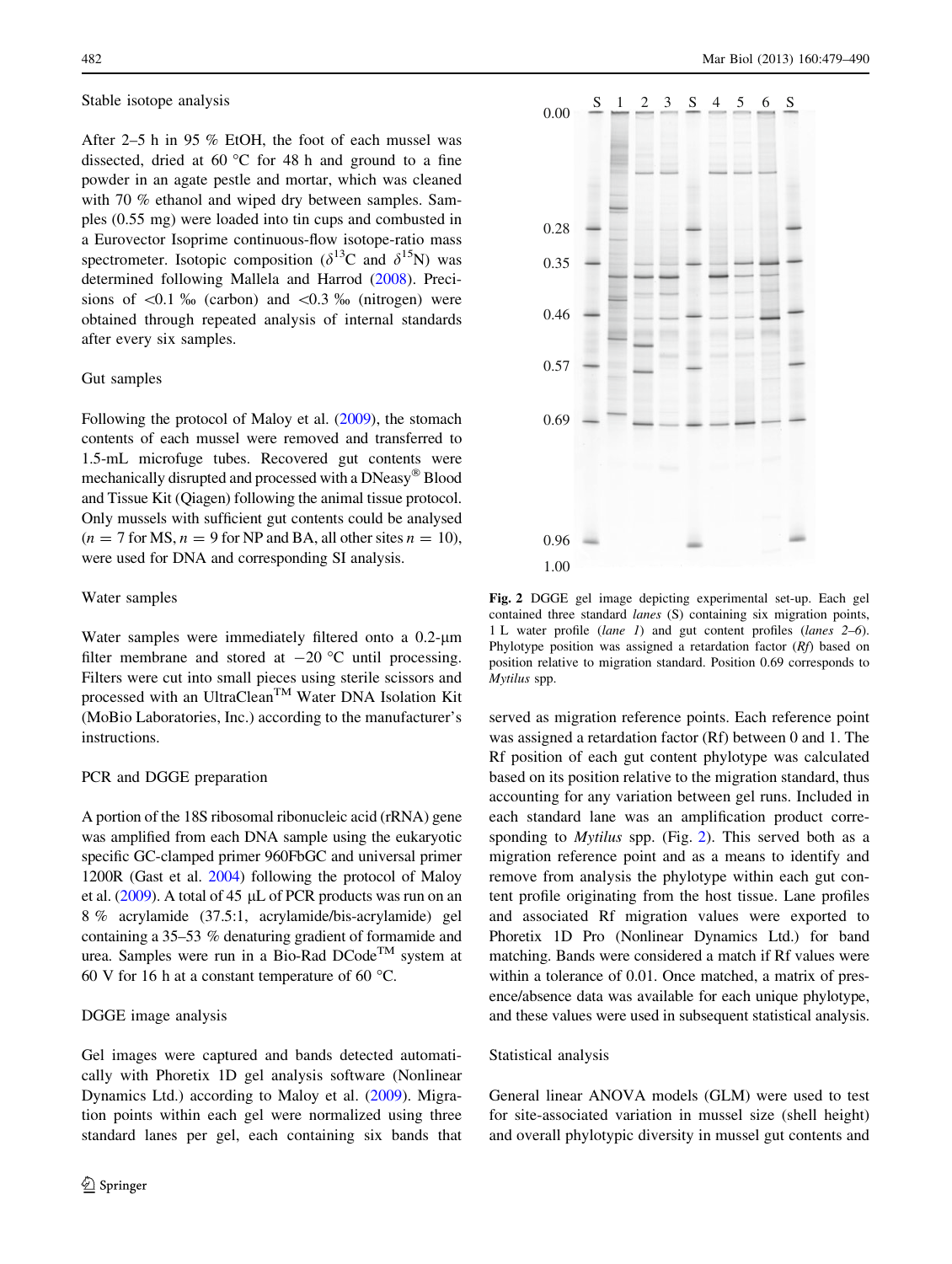water column samples (Minitab 13.32). Independent twosample *t* tests were used to compare within-site variation in phylotypic diversity from mussel diet and water samples. The matrix of phylotype presence/absence data (based on Rf migration points) was used to obtain a distance matrix based on Bray–Curtis similarities. From these two matrices, the relationship between gut content profiles across sites and their correspondence with untransformed  $\delta^{13}$ C and  $\delta^{15}$ N values based on Euclidean distances were assessed using principal coordinate analysis (PCO), analysis of similarity (ANOSIM), similarity percentage (SIMPER), RELATE, permutational multivariate analysis of variance (PERMANOVA) and canonical analysis of principle coordinate (CAP) routines in Primer 6.1.12 and PERMANOVA  $+$  (Clarke and Gorley [2006;](#page-10-0) Anderson et al. [2008](#page-10-0)). The relationship between  $\delta^{13}C$  and  $\delta^{15}N$ values was examined using least squares regression of untransformed data. An alpha level of 0.05 was used in all statistical comparisons. Frequency of occurrence data for phylotypes and higher taxons was calculated based on the number of mussels in which a particular phylotype or higher taxon was observed divided by total number of mussels sampled times 100.

# Phylotype identification

Based on a SIMPER analysis, bands contributing to the first 75 % of the intraspecific similarity from each site were targeted for sequence-based identification (Online Resource 1). Gut content profiles containing the selected bands were reamplified and run on a DGGE gel. Bands at corresponding Rf positions were excised and placed in  $150 \mu L$  of nucleasefree H<sub>2</sub>O overnight at 4 °C. A 1.0- $\mu$ L aliquot was used as template for reamplification and the migration point of each excised band confirmed with an additional DGGE run prior to sequencing (Cogenics, Essex, UK). Sequence reads were assembled and manually edited using Geneious Pro 5.3.3 (Drummond et al. [2009](#page-10-0)). Contiguous sequences (GenBank accession numbers JF799987–JF800015) were compared to the 'nr/nt' database provided by NCBI using BLAST (Altschul et al. [1997\)](#page-9-0). BLAST results were used to determine a putative taxonomic affiliation for each sequenced phylotype, and the top five matches were used to assign each to a higher taxonomic group.

# Results

#### Shell heights

Mean mussel shell heights differed among sites ( $F_{6, 60}$  = 4.61,  $p \le 0.001$ ), but were representative of typical adult *Mytilus* spp. shell heights (mean range  $= 43.0 - 49.1$  mm).

Based on the increased areal exposure and potential associated feeding stress at northern sites, mussels there were likely slower growing and older relative to mussels of similar size at less stressful locations. No geographical trends in mean shell height were apparent (Online Resource 2), and possible variation in the age structure or growth rate of mussels at the seven sites is unknown.

## Gut content profiles

#### Phylotypic richness and selectivity

A total of 89 unique phylotypes (based on Rf positions) were identified. There was a significant difference in phylotypic richness (total number of bands) among sites (GLM:  $F_{6, 73} = 6.78, p \le 0.001$ ) and sample type (water column and gut content profile)  $(F_1, \tau_3 = 139.08,$  $p \le 0.001$ ) (Online Resource 3), with more phylotypes present in the water column relative to the gut content profiles (two-sample t test:  $t = -10.58$ ,  $p \le 0.001$ ,  $df = 20$ ). The first two axes of an unconstrained PCO based on Bray–Curtis similarities captured 50.1 % of the total variation (Fig. 3). In all cases, gut content profiles were different from those of the water column.

# SIMPER and phylotype identification

The subset of phylotypes identified within the first 75 % similarity (SIMPER) for each site was strongly correlated with the full complement of gut content phylotypes and



Fig. 3 Unconstrained PCO displaying distance between centroids for gut content (site code) and water column profiles (site code W) based on Bray–Curtis similarities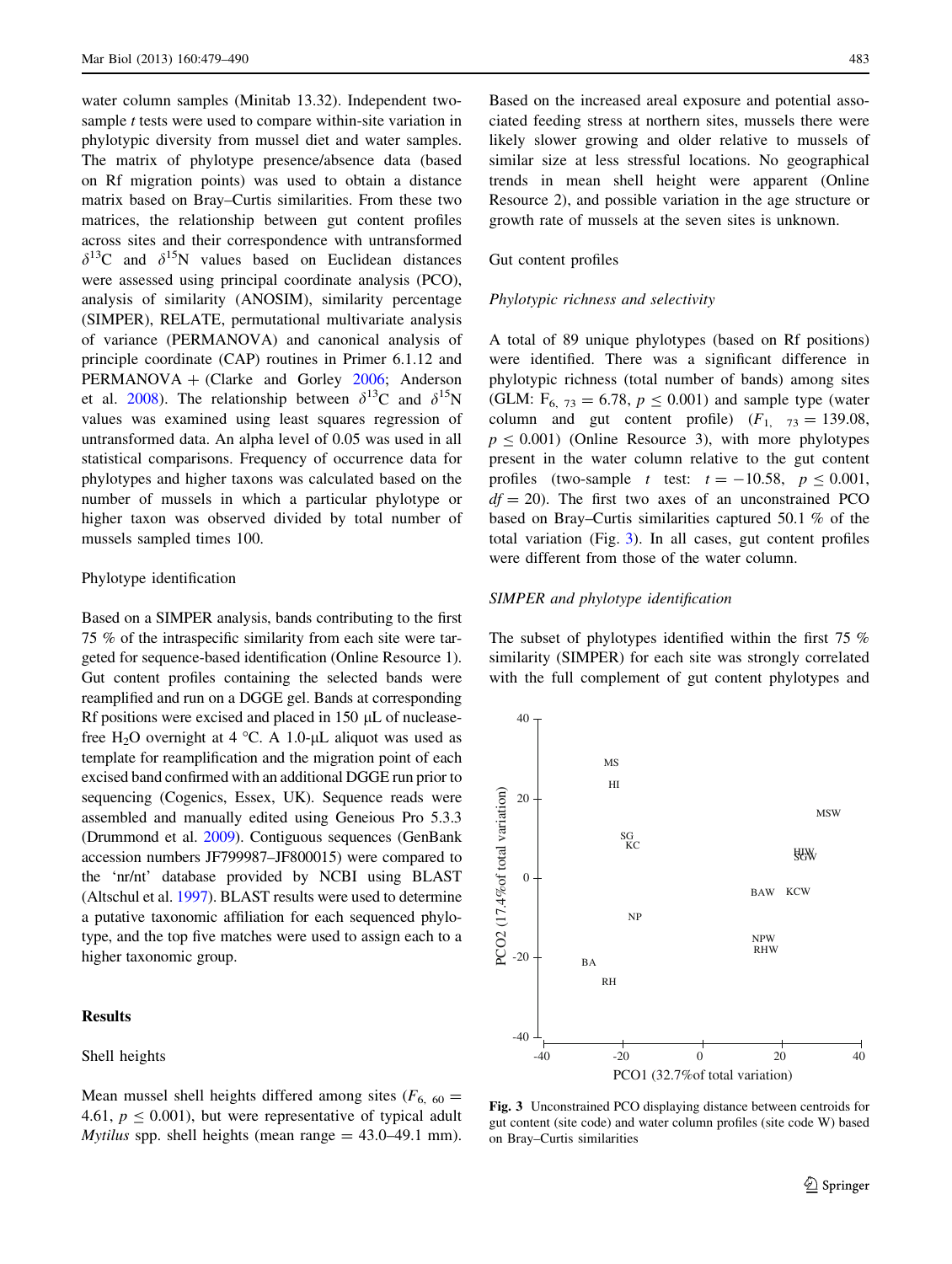<span id="page-5-0"></span>captured 93.2 % of the total variability (RELATE, Rho  $=$ 0.932,  $p \le 0.0001$ ). From this subset of 32 phylotypes, 29 were successfully sequenced and identified (Table 1); sequences for the remaining three phylotypes were not recovered. Nine higher taxonomic groups were identified, including autotrophic, heterotrophic, mixotrophic and parasitic taxa (Online Resource 4). Bacillariophyta and Crustacea were observed at all sites, while Dinophyceae and Apicomplexa occurred at six and five of the seven sites, respectively. Cnidaria and Chlorophyta were observed at four sites, with cnidarians dominant at the RH and BA sites. The remaining groups of Phaeophyceae,

Nematoda and Cryptophyta were observed at three or fewer sites (Table 1; Fig. [4](#page-6-0)).

## Spatial variation

The first two coordinates of an unconstrained PCO captured 47.2 % of the total variation within gut content profiles (Fig. [5](#page-6-0)). Groups clustered within the ordination on a largely site-specific basis with the northern sites (SG, HI and MS) significantly different from central and southern sites (PERMANOVA: Pseudo- $F_{6, 58} = 12.3; p \le 0.0001$ ). Subsequent pairwise comparisons revealed significant

Table 1 Taxonomic relatedness of DGGE phylotypes. Crustaceans (C) are followed by their respective order. Trophic mode: unknown (U); heterotrophic  $(H)$ ; mixotrophic  $(M)$ ; parasitic  $(P)$ ; autotrophic  $(A)$ 

| Rf<br>position | Sequence<br>length $(bp)$ | Accession<br>number      | Sequence<br>identity $(\%)$ | Closest relative                           | Higher taxon             | Trophic<br>mode<br>U |
|----------------|---------------------------|--------------------------|-----------------------------|--------------------------------------------|--------------------------|----------------------|
| 0.075          | $\overline{\phantom{0}}$  |                          |                             | Sequence not recovered                     |                          |                      |
| 0.108          | 230                       | JF79987                  | 100                         | Harpacticus sp. France_RJH_2007            | (C) Harpacticoida        | H                    |
| 0.138          | 232                       | JF79988                  | 99                          | Heterocapsa triquetra                      | Dinophyceae              | M                    |
| 0.144          | 221                       | JF79989                  | 94                          | Selenidium serpulae                        | Apicomplexa              | P                    |
| 0.165          | 225                       | JF79990                  | 98                          | Uncultured eukaryote clone DSGM-1          | Apicomplexa              | P                    |
| 0.207          | 226                       | JF79991                  | 93                          | Lankesteria chelyosomae                    | Apicomplexa              | P                    |
| 0.216          | $\overline{\phantom{a}}$  |                          | $\overline{\phantom{0}}$    | Sequence not recovered                     |                          | U                    |
| 0.277          | 234                       | JF79992                  | 100                         | Stephanodiscus hantzschii isolate UTCC 267 | Bacillariophyta          | A                    |
| 0.296          | 225                       | JF79993                  | 93                          | Uncultured eukaryote clone TAGIRI-29       | Apicomplexa              | $\mathbf{P}$         |
| 0.313          | 231                       | JF79994                  | 93                          | Uncultured eukaryote clone DSGM-12         | Apicomplexa              | P                    |
| 0.330          | 228                       | JF79995                  | 99                          | Uncultured cryptophyte clone CS050L18      | Cryptophyta              | A                    |
| 0.339          | 232                       | JF79996                  | 100                         | Uncultured eukaryote clone NA1_1G6         | Dinophyceae              | M                    |
| 0.349          | 230                       | JF79997                  | 97                          | Uncultured eukaryote clone OTU_D           | Cnidaria                 | H                    |
| 0.378          | 229                       | JF79998                  | 100                         | Uncultured marine eukaryote clone mj223    | Cnidaria                 | H                    |
| 0.409          | 231                       | JF79999                  | 94                          | Uncultured Syndiniales clone CS050L01      | Dinophyceae              | M                    |
| 0.413          | 233                       | JF80000                  | 93                          | Cytheromorpha acupunctata                  | (C) Podocopida           | H                    |
| 0.441          | 230                       | JF80001                  | 100                         | Uncultured eukaryote isolate DGGE CHL5     | Chlorophyta              | A                    |
| 0.459          | 232                       | JF80002                  | 100                         | Heterocapsa triquetra                      | Dinophyceae              | М                    |
| 0.466          | 234                       | JF80003                  | 100                         | Cyclotella meneghiniana isolate HYK0210    | Bacillariophyta          | A                    |
| 0.485          | 232                       | JF80004                  | 98                          | Symbiodinium sp. Clade C clone 8           | Dinophyceae              | M                    |
| 0.525          | 234                       | JF80005                  | 97                          | Paradoxostoma setoense                     | (C) Podocopida           | H                    |
| 0.540          | 235                       | JF80006                  | 100                         | Navicula tripunctata, strain AT-202.01     | Bacillariophyta          | A                    |
| 0.557          | 232                       | JF80007                  | 96                          | Trohicola entericus                        | (C) Poecilostomatoida    | H                    |
| 0.597          | 227                       | <b>JF80008</b>           | 99                          | Spirinia parasitifera                      | Nematoda                 | H                    |
| 0.634          | 232                       | JF80009                  | 100                         | Sacculina carcini                          | (C) Kentrogonida         | H                    |
| 0.638          | 203                       | JF80010                  | 99                          | Fucus distichus                            | Phaeophyceae             | A                    |
| 0.653          | 230                       | JF80011                  | 97                          | Nemesis sp. SMD-2008 isolate 9R3n          | (C) Siphonostomatoida    | H                    |
| 0.697          | 231                       | JF80012                  | 99                          | Itunella muelleri                          | (C) Harpacticoida        | H                    |
| 0.740          | 234                       | JF80013                  | 100                         | Semibalanus balanoides                     | (C) Sessilia             | H                    |
| 0.782          | 234                       | JF80014                  | 100                         | Semibalanus balanoides                     | (C) Sessilia             | H                    |
| 0.801          | 235                       | JF80015                  | 96                          | Paramenophia New Caledonia-RJH-2007        | (C) Harpacticoida        | H                    |
| 0.827          | $\overline{\phantom{0}}$  | $\overline{\phantom{0}}$ | $\overline{\phantom{0}}$    | Sequence not recovered                     | $\overline{\phantom{0}}$ | $\mathbf U$          |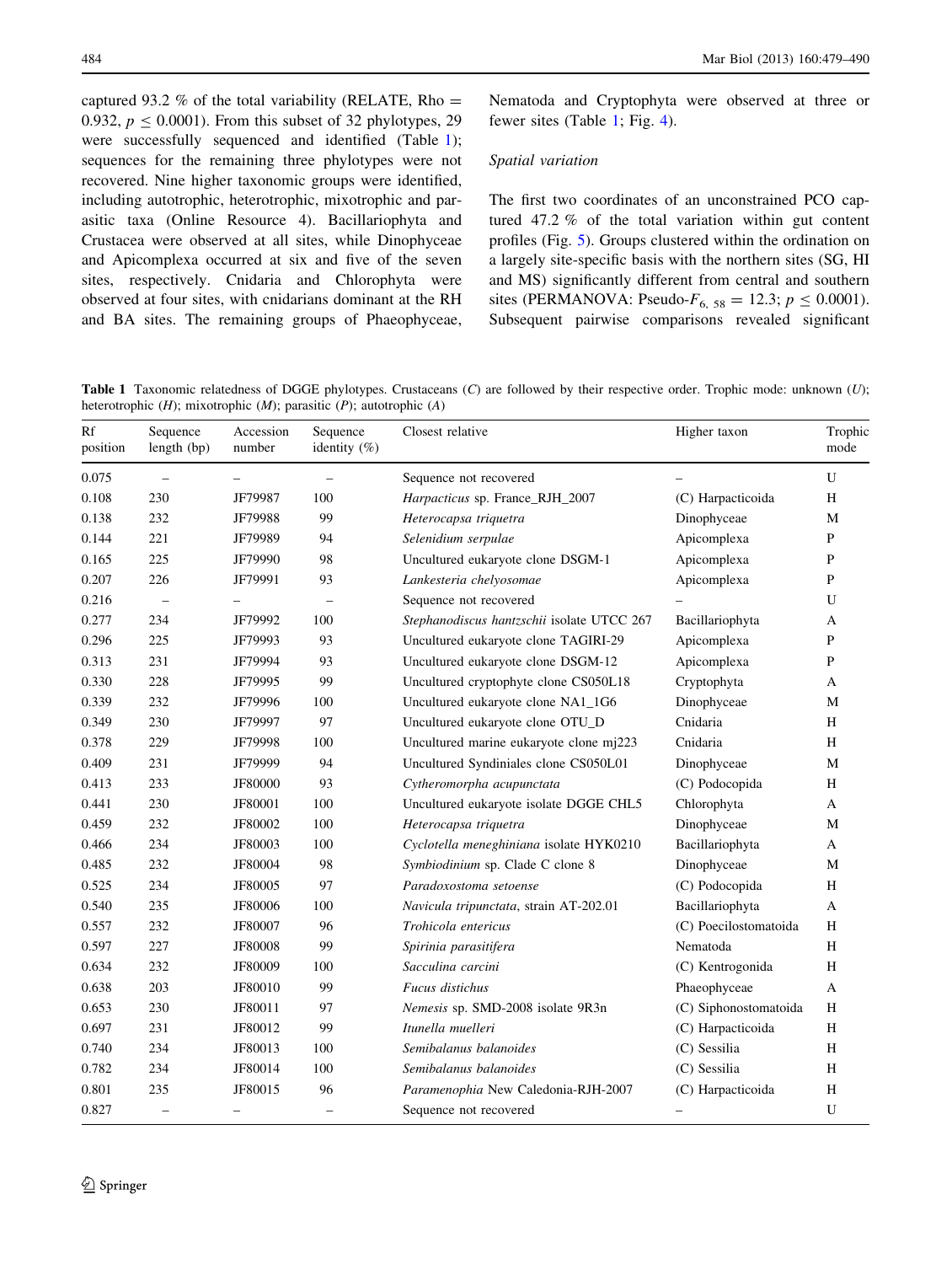<span id="page-6-0"></span>

HI, average similarity: 36.88%





MS, average similarity: 33.60%



KC, average similarity: 42.30%

RH, average similarity: 49.67%



NP, average similarity: 43.79%



BA, average similarity: 50.88%

Fig. 4 Sequence-based identification of gut content phylotypes. Values represent frequency at which phylotypes from each higher taxonomic group were observed in gut content profiles of sampled mussels at each site

differences between all pairs of sites ( $t$  statistic range  $=$ 2.04–4.70, p values all  $\leq$ 0.004). A discriminate CAP also detected significant differences between sites ( $\delta_1^2 = 0.879$ ,  $p \le 0.0001$ ) and captured 92.7 % of the variation present in the original matrix of gut content similarities. Crossvalidation of the model separated gut content profiles into the correct site allocations with 80 % success. Of the 13 misclassified gut content profiles, 10 belonged to mussels from the three northern sites:  $SG(2)$ ,  $HI(3)$  and  $MS(5)$ (Table [2](#page-7-0)). To ensure that phylotypes representing potentially resident gut parasites were not biasing site-based measures of similarity, the five phylotypes of suspected



Fig. 5 Unconstrained PCO ordination of gut content profiles clustering largely on a site-specific basis with clear separation of northern (SG, HI and MS) from central and southern sites

parasite origin were removed from the analyses (see Table [1](#page-5-0)). Results (PERMANOVA: Pseudo- $F_{6, 58} = 12.3$ ;  $p \le 0.0001$ ) (pairwise comparisons: t statistic range = 1.90–4.86, *p* values all  $\leq$ 0.008) suggest that parasite sequences have little to no effect on the overall results.

# Correlation with environmental gradient: PCR-DGGE

Initial ordinations (Fig. 5) showed a distinct separation between sites in the northern portion of the lough (SG, HI and MS) from those in central (KC and RH) and southern locations (NP and BA). To test whether the gut content profiles were accurately reflecting the spatial variation and underlying environmental gradient, an additional CAP analysis was used. In this instance, the matrix of gut content similarities was constrained against the Euclidean (i.e. straightline) distance of each site to the mouth of the lough (Fig. [6a](#page-7-0)), with a significant canonical correlation ( $\delta_1^2$  = 0.805,  $p \le 0.0001$ ) between the gut content profiles and distance to the inlet.

## Stable isotope ratios

#### Spatial variation

Mussels showed considerable isotopic variation (Fig. [7](#page-8-0)):  $\delta^{13}$ C values varied between -19.0 and -16.2 ‰, while  $\delta^{15}$ N values ranged between 8.9 and 11.5 ‰. Variation in the  $\delta^{13}$ C and  $\delta^{15}$ N values of individual mussels was closely and positively related  $(F_1, 66 = 124.0, p \le 0.0001;$  $R^2 = 0.65$ ). Isotopic variation followed an apparent spatial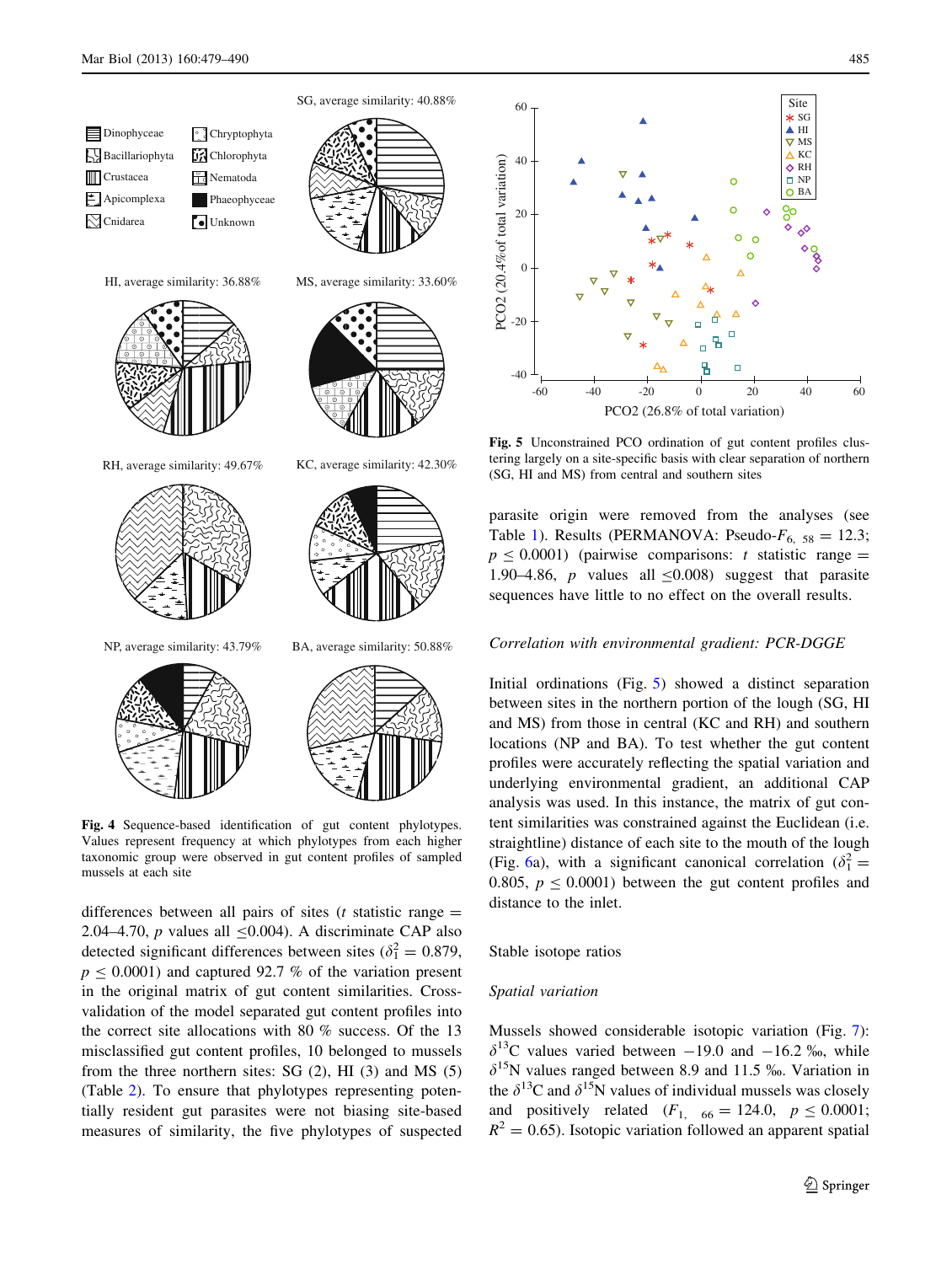<span id="page-7-0"></span>Table 2 Cross-validation results from discriminate CAP analysis of gut content profiles and stable isotope data

| Original site        |                             | Classified by model | Total            | % Correct      |                               |                               |              |    |     |
|----------------------|-----------------------------|---------------------|------------------|----------------|-------------------------------|-------------------------------|--------------|----|-----|
|                      | SG                          | H <sub>I</sub>      | MS               | KC             | <b>RH</b>                     | NP                            | BA           |    |     |
| Gut content profiles |                             |                     |                  |                |                               |                               |              |    |     |
| SG                   | 5                           | $\boldsymbol{0}$    | 1                | $\mathbf{1}$   | $\theta$                      | $\theta$                      | $\mathbf{0}$ | 7  | 71  |
| H <sub>I</sub>       | 3                           | 7                   | $\mathbf{0}$     | $\mathbf{0}$   | $\mathbf{0}$                  | $\theta$                      | $\mathbf{0}$ | 10 | 70  |
| MS                   | 3                           | 1                   | 5                | 1              | $\Omega$                      | $\Omega$                      | $\Omega$     | 10 | 50  |
| KC                   | $\mathbf{0}$                | $\theta$            | $\mathbf{0}$     | 10             | $\Omega$                      | $\Omega$                      | $\Omega$     | 10 | 100 |
| <b>RH</b>            | $\mathbf{0}$                | $\mathbf{0}$        | $\mathbf{0}$     | $\mathbf{0}$   | 10                            | $\Omega$                      | $\Omega$     | 10 | 100 |
| NP                   | $\boldsymbol{0}$            | $\mathbf{0}$        | $\mathbf{0}$     | 1              | $\theta$                      | 8                             | $\mathbf{0}$ | 9  | 89  |
| BA                   | $\mathbf{0}$                | $\mathbf{0}$        | $\boldsymbol{0}$ | 1              | $\mathbf{1}$                  | $\mathbf{0}$                  | 7            | 9  | 78  |
|                      | Total correct: 52/65 (80 %) |                     |                  |                |                               | Misclassification error: 20 % |              |    |     |
| Stable isotopes      |                             |                     |                  |                |                               |                               |              |    |     |
| SG                   | 1                           | 1                   | $\overline{2}$   | 3              | $\mathbf{0}$                  | $\mathbf{0}$                  | $\mathbf{0}$ | 7  | 14  |
| H                    | 1                           | 7                   | $\mathbf{0}$     | $\mathbf{0}$   | $\mathbf{0}$                  | 2                             | $\mathbf{0}$ | 10 | 70  |
| MS                   | $\overline{2}$              | 1                   | 6                | 1              | $\mathbf{0}$                  | $\mathbf{0}$                  | $\mathbf{0}$ | 10 | 60  |
| KC                   | $\mathbf{0}$                | $\mathbf{0}$        | 1                | 7              | $\mathbf{0}$                  | $\mathbf{1}$                  | 1            | 10 | 70  |
| <b>RH</b>            | $\mathbf{0}$                | $\mathbf{0}$        | $\Omega$         | $\Omega$       | 8                             | 1                             | 1            | 10 | 80  |
| NP                   | $\overline{c}$              | $\overline{2}$      | $\mathbf{0}$     | $\mathbf{0}$   | 1                             | $\overline{4}$                | $\Omega$     | 9  | 44  |
| BA                   | $\mathbf{0}$                | $\boldsymbol{0}$    | $\mathbf{0}$     | $\overline{c}$ | 1                             | $\Omega$                      | 6            | 9  | 67  |
|                      | Total correct: 39/65 (60 %) |                     |                  |                | Misclassification error: 40 % |                               |              |    |     |

similarities (b) analysed against Euclidean distance between site

content similarities (Bray– Curtis) (a) and stable isotope and inlet

pattern reflecting the location of sites within Strangford Lough (See Figs. [1](#page-2-0) and [7](#page-8-0)). The northern sites of SG, HI and MS were  $1\bar{5}N$  enriched relative to sites of RH and BA. NP and KC fell at intermediate levels of  $\delta^{15}$ N. Mussels from RH were 13C depleted, while individuals from SG and MS were <sup>13</sup>C enriched relative to other locations. These apparent site differences were supported by PERMANO-VA of combined  $\delta^{13}C$  and  $\delta^{15}N$  data (Pseudo- $F_{6, 58}$  = 27.16;  $p \le 0.0001$ ). Subsequent pairwise comparisons revealed significant differences between all but two site combinations ( $t$  statistic range 2.22–8.91,  $p$  values all  $\leq$ 0.03). The  $\delta$ <sup>13</sup>C– $\delta$ <sup>15</sup>N centroids of northern sites SG and MS  $(t = 1.63, p = 0.096)$  and sites NP (south) and HI (north)  $(t = 1.9, p = 0.059)$  overlapped. A discriminate CAP analysis also detected significant differences between sites ( $\delta_1^2 = 0.757$ ,  $p \le 0.0001$ ) and captured 89 % of the variation in the original matrix of stable isotope similarities. Cross-validation indicated that individual mussels could be classified isotopically to capture location with a 60 % success rate. The highest misclassification rates were in the northern sites SG and MS and the southernmost site NP (Table 2).

# Correlation with environmental gradient: stable isotopes

Visual comparison of stable isotope data (Fig. [7](#page-8-0)) indicated separation between sites in the northern portion of the lough (MS, HI and SG) from those in central (KC and RA)

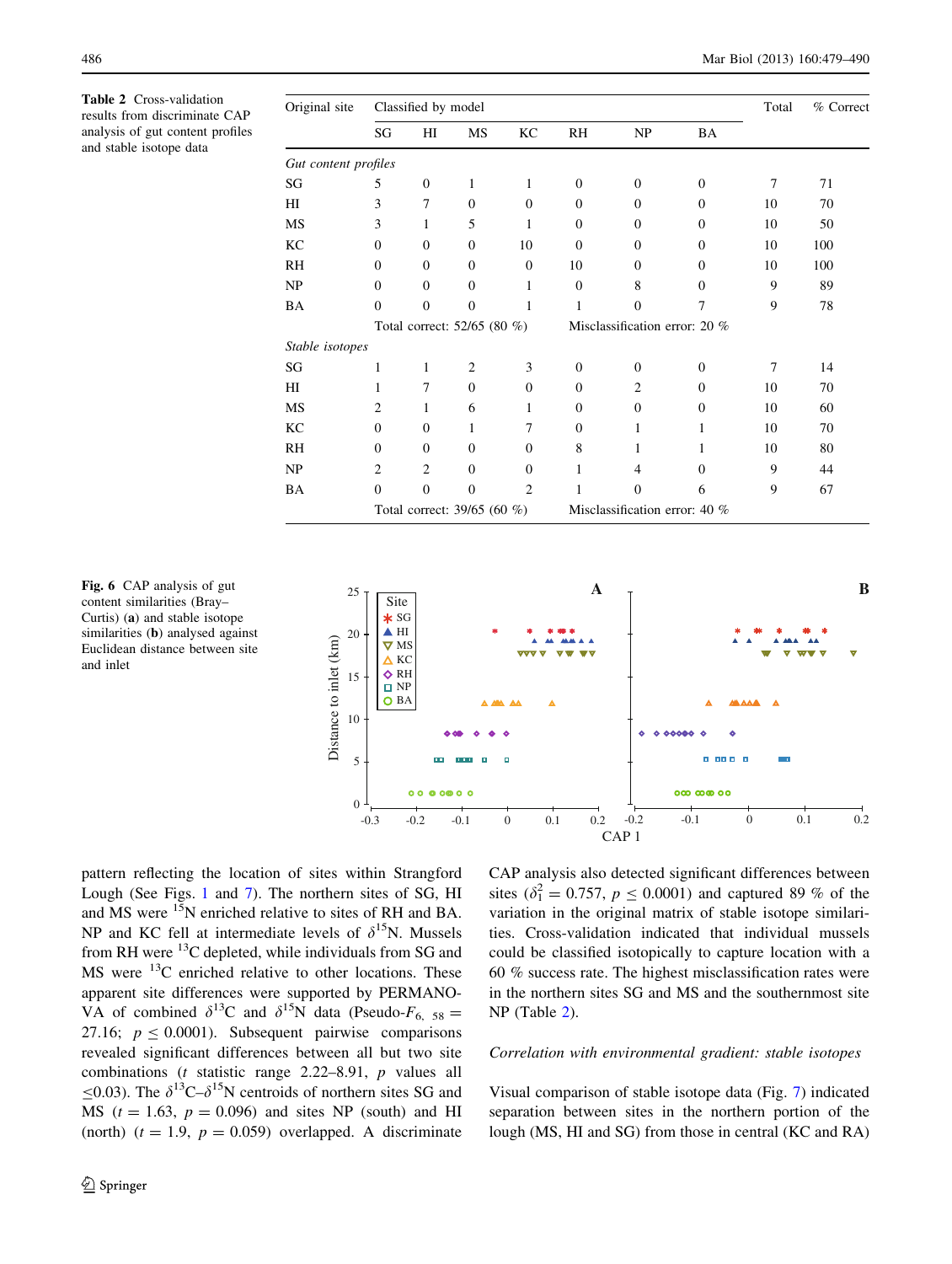<span id="page-8-0"></span>

Fig. 7 Spatial variation in mean ( $\pm 1$  SD)  $\delta$ 13C and  $\delta$ 15N

and southern locations (NP and BA). As previously performed with the gut content profiles, a CAP analysis was used to test whether the stable isotope data reflected the inferred environmental gradient (Fig. [6](#page-7-0)b). Results demonstrated a significant canonical correlation ( $\delta_1^2 = 0.462$ ,  $p \le 0.0001$ ) between the stable isotopes and the larger spatial variation between sites, though the overall correlation was weaker than for the gut content profile data.

Comparison of gut content profiles and stable isotope ratios

As noted above, both gut content profiles and stable isotope data reflected the spatial differences between sites; there was also a significant correlation between the two data matrices (RELATE, Rho = 0.24,  $p \le 0.0001$ ). A comparison of stable isotope and gut content phylotype data using CAP revealed a significant canonical correlation  $(\delta_1^2 = 0.800, \ p = 0.0004)$  between the two data sets, indicating that spatial variation in the mussel gut was captured in a similar way by both approaches.

# **Discussion**

The analysis of stable isotope ratios ( $\delta^{13}$ C and  $\delta^{15}$ N) and gut content profiles obtained with PCR-DGGE demonstrated considerable variation in potential food sources of Mytilus spp. within and between sample locations. As a relatively new technique, it is essential to evaluate the PCR-DGGE approach against established techniques to determine whether ecologically relevant inferences can be drawn from the patterns observed within the gut content profiles. Both PCR-DGGE and stable isotope approaches for estimating consumer diet have their respective strengths and weaknesses, but no previous comparison of the techniques had been made. PCR-DGGE gut content profiles of mussels differed between all seven sites, and individuals could be classified to a site with an 80 % success rate. Though differences were detected in most pairwise comparisons of sites, cross-validation of the CAP model based on stable isotope ratios resulted in a 60 % classification success rate; however, the overall misclassification pattern was not similar to the PCR-DGGE spatial pattern. In addition, when the gut contents were analysed against the environmental gradient, the PCR-DGGE method found a stronger correlation between the distances of each site to the lough's inlet. In this respect, the PCR-DGGE assay closely reflected the inferred spatial gradient in Strangford Lough. This is likely a consequence of the number of variables in each analysis. For isotopic analysis the relationship among sites was determined with just two variables, that is,  $\delta^{13}$ C and  $\delta^{15}$ N values. With PCR-DGGE, 32 variables were used, each representing a different gut content phylotype.

Mussel  $\delta^{13}$ C and  $\delta^{15}$ N values recorded across the seven sites were within the range typically reported for marine bivalves (Riera et al. [2002;](#page-11-0) Yokoyama et al. [2005a](#page-11-0); Kang et al. [2006](#page-10-0)). On average, mussels from the central site of RH were the most <sup>13</sup>C depleted  $(-18.4 \text{ %})$ , while congeners from the northern sites of SG and MS were the most <sup>13</sup>C enriched  $(-17.0 \text{ %} \cdot \text{ and } -16.7 \text{ %} \cdot \text{, respectively}).$  The two main carbon sources for bivalve growth are phytoplankton, measured as particulate organic carbon (POM), and benthic microalgae (BMA) (France [1995](#page-10-0); Riera et al. [2002](#page-11-0); Yokoyama et al. [2005b;](#page-11-0) Lefebvre et al. [2009](#page-10-0)). Within these studies, average POM  $(-20.8\%$ ) values are <sup>13</sup>C depleted relative to average BMA  $(-16.5\%)$ , suggesting that mussels in Strangford Lough were feeding on a combination of these two sources. Mussels with  $^{13}$ C depleted values from sites in the southern and central portion of the bay likely relied more heavily on phytoplankton-derived carbon, while northern reaches of the bay were more dependent on carbon derived from benthic microalgae. Such a scenario is consistent with the hydrography of the bay, with sites closer to the southern inlet being more heavily influenced by the Irish Sea. Variation in mussel  $\delta^{15}N$  was considerable, and mussels were <sup>15</sup>N enriched at the northern sites relative to the rest of the lough, suggesting a greater proportion of the diet contained animal tissue. Assuming a trophic fractionation value  $(\Delta^{15}N)$  of 3.5 ‰ for bivalves (Post [2002;](#page-11-0) Yokoyama et al. [2005b](#page-11-0)), the trophic level of individual mussels varied by ca. 0.8 of a trophic level, with an average between-site difference of ca. 0.5 of a trophic level. This may either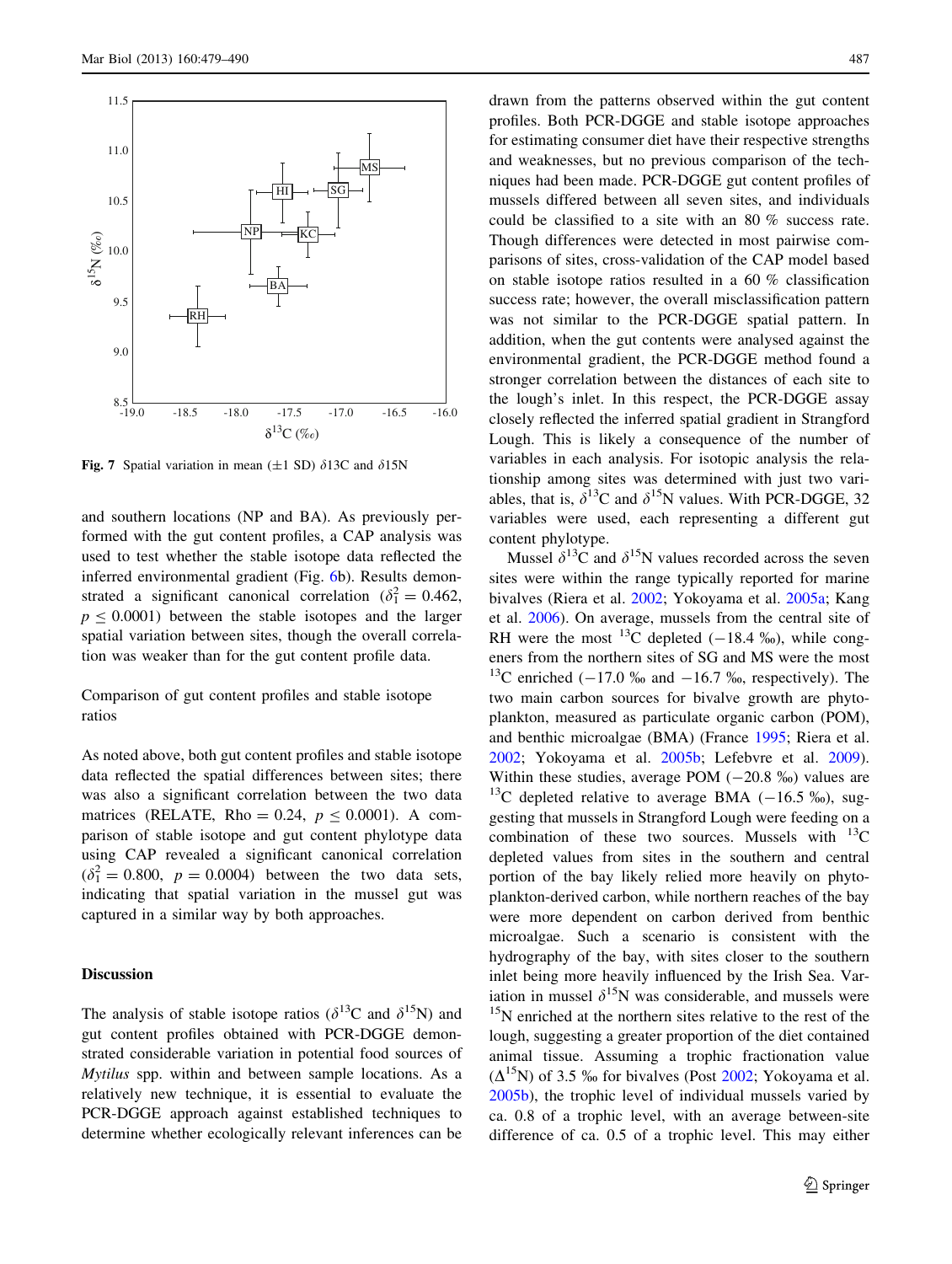<span id="page-9-0"></span>reflect variation in baseline  $\delta^{15}N$  (not measured here) or omnivory. Some support for these mussels having assimilated energy and nutrients at different trophic levels was provided by the positive linear relationship between mussel  $\delta^{13}$ C and  $\delta^{15}$ N values ( $R^2 = 0.65$ ).

However, the DNA-based analyses found no evidence that, at the time of sampling, there was a greater consumption of  $^{13}$ C-enriched benthic algae or animal prey in mussels from northern sites. DNA-based identification of ingested organisms did not show a shift towards benthic microalgae in the northern sites. In fact, only one diatom phylotype (0.540) identified as Navicula tripunctata and observed only at the central site RH is a benthic microalga. As a group, the phytoplankton (diatoms, chlorophytes, dinoflagellates and cryptophytes) were detected at similar frequencies at all sites, suggesting a common spatial dependence.

Differences between stable isotope data and anticipated results of the PCR-DGGE were even more evident for mussel  $\delta^{15}N$  values, where individuals from the three northern sites were <sup>15</sup>N-enriched relative to congeners from most other sites. Animal prey (crustaceans, cnidarians and nematodes) was most frequently observed in mussels from sites HI, BA and RH, which, with the exception of HI, were the two most  $^{15}$ N-depleted sites. Furthermore, stable isotope values were similar at HI and NP. Though spatially separated within Strangford Lough, these two sites were near freshwater inputs, potentially explaining their similar isotopic composition. This connection was not observed in the PCR-DGGE data. Gut content profiles were distinct for each site, and no identified phylotypes could be attributed to organisms from a freshwater source.

The overall abilities of the two techniques to detect spatial variation in the gut contents of mussels were significantly correlated, but in pairwise comparisons, they diverged. Based on  $\delta^{13}$ C and  $\delta^{15}$ N values, the expected groups of organisms were not identified in the PCR-DGGE data. Three factors potentially contribute to this discrepancy. First, the PCR-DGGE technique is inherently qualitative. PCR-DGGE data represent only the presence/ absence of an organism in the gut contents of an individual mussel and, as such, do not provide quantitative data. To partially account for this, the perceived importance of PCR-DGGE-detected gut contents was assessed by the frequency with which each phylotype occurred among sampled mussels  $(n = 65)$ . Secondly, it is known that bivalves can pass ingested organisms through their digestive system intact (Galtsoff [1964](#page-10-0)). Thus, the organisms identified by PCR-DGGE do not necessarily contribute to the observed assimilation values. Finally, PCR-DGGE data represent short-term (hours) ingestion data, while stable isotopes reflect longer-term (months) assimilation patterns. We assume that this temporal offset in the respective

measurements is the largest factor contributing to the overall discrepancy.

The PCR-DGGE method was effective in determining the scope of gut content diversity and identifying unanticipated trophic connections. PCR-DGGE gut content data clearly show that mussels ingest and presumably assimilate a wide diversity of secondary consumers from the plankton. Furthermore, many of these taxa are not routinely considered in isotopic studies, for example, for inclusion in mixing models. Given the wide trophic plasticity exhibited by Mytilus spp., it may not be an appropriate species to use as a proxy for primary production as has been proposed for other suspension feeders (Post [2002;](#page-11-0) Fukumori et al. [2008](#page-10-0)). Moreover, a similar level of trophic plasticity has been observed in PCR-DGGE studies in other bivalve species (Maloy et al. unpublished). Such trophic plasticity raises concerns regarding the use of suspension-feeding bivalves as environmental proxies for primary production in stable isotope studies (Post [2002](#page-11-0); Fukumori et al. [2008\)](#page-10-0). Future work using bivalves as a primary production proxy should pay careful attention to the natural history and feeding patterns of the species being considered.

A combined stable isotope and PCR-DGGE approach provides a more complete picture of the trophic relationships within mussels from Strangford Lough than either approach alone provides. Both methods detected variations on the lough wide scale, though the PCR-DGGE method provided greater taxonomic specificity. However, organisms identified in the gut contents of mussels did not necessarily reflect the overall isotopic values. This is presumably explained chiefly by the temporal lag between the approaches. Future work to develop food web analysis tools should also consider alternative DNA technologies such as next-generation sequencing approaches and how they may complement techniques such as stable isotope analysis and/or fatty acid analysis.

Acknowledgments We would like to thank S. Gallagher for reading early drafts of the manuscript, and the staff of CAMBio for their assistance and laboratory support. This work was supported by a Higher Education Authority of Ireland Strand III grant awarded to J.W.S. P.N. was supported through a Kurt Hansen Scholarship from the Bayer Science and Education Foundation.

#### References

- Allan EL, Ambrose ST, Richoux NB, Froneman PW (2010) Determining spatial changes in the diet of nearshore suspension-feeders along the South African coastline: stable isotope and fatty acid signatures. Estuar Coast Shelf Sci 87:463–471. doi[:10.1016/j.ecss.2010.02.004](http://dx.doi.org/10.1016/j.ecss.2010.02.004)
- Altschul SF, Madden TL, Schaffer AA, Zhang JH, Zhang Z, Miller W, Lipman DJ (1997) Gapped BLAST and PSI-BLAST: a new generation of protein database search programs. Nucleic Acids Res 25:3389–3402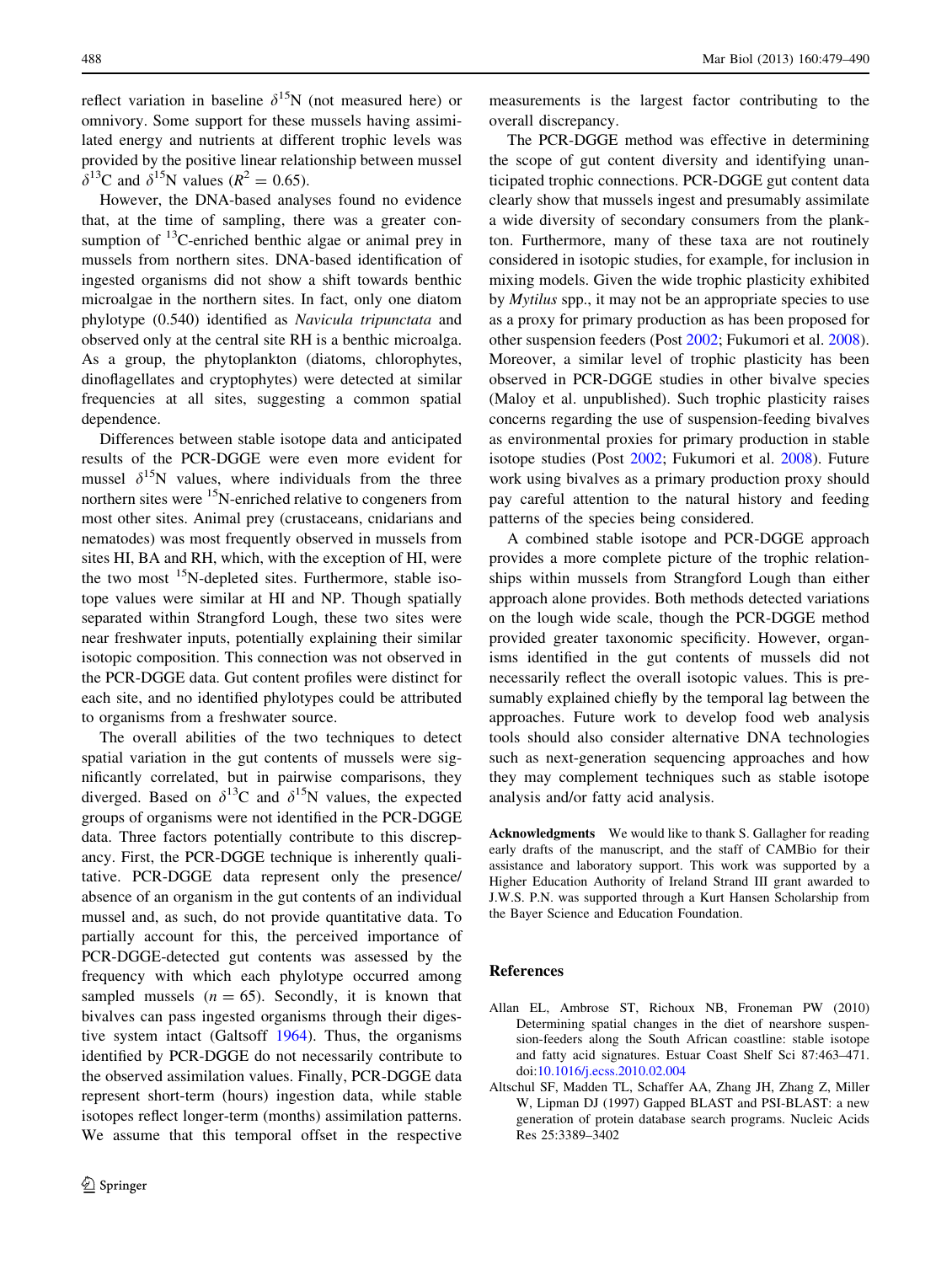- <span id="page-10-0"></span>Anderson MJ, Gorley RN, Clarke KR (2008) PERMANOVA  $+$  for PRIMER: Guide to software and statistical methods. PRIMER-E, Plymouth
- Blankenship LE, Yayanos AA (2005) Universal primers and PCR of gut contents to study marine invertebrate diets. Mol Ecol 14:891–899
- Bolnick DI, Svanback R, Fordyce JA, Yang LH, Davis JM, Hulsey CD, Forister ML (2003) The ecology of individuals: incidence and implications of individual specialization. Am Nat 161:1–28
- Cabana G, Rasmussen JB (1996) Comparison of aquatic food chains using nitrogen isotopes. Proc Natl Acad Sci USA 93:10844– 10847
- Clarke KR, Gorley RN (2006) PRIMER v6: user manual/tutorial. PRIMER-E, Plymouth
- Dame R (1996) Ecology of marine bivalves: an ecosystem approach. Florida, Boca Raton
- Davenport J, Smith R, Packer M (2000) Mussels Mytilus edulis: significant consumers and destroyers of mesozooplankton. Mar Ecol Prog Ser 198:131–137
- Decottignies P, Beninger PG, Rince Y, Riera P (2007) Trophic interactions between two introduced suspension-feeders, Crepidula fornicata and Crassostrea gigas, are influenced by seasonal effects and qualitative selection capacity. J Exp Mar Biol Ecol 342:231–241. doi:[10.1016/j.jembe.2006.10.005](http://dx.doi.org/10.1016/j.jembe.2006.10.005)
- Dias PJ, Dordor A, Tulett D, Piertney S, Davies IM, Snow M (2009) Survey of mussel (Mytilus) species at Scottish shellfish farms. Aquac Res 40:1715–1722. doi:[10.1111/j.1365-2109.2009.](http://dx.doi.org/10.1111/j.1365-2109.2009.02274.x) [02274.x](http://dx.doi.org/10.1111/j.1365-2109.2009.02274.x)
- Drummond AJ, Ashton B, Cheung M, Heled J, Kearse M, Moir R, Stones-Havas S, Thiere T, Wilson A (2009) Geneious v5.0.4, Available from <http://www.geneious.com/>
- Dubois S, Orvain F, Marin-Leal JC, Ropert M, Lefebvre S (2007) Small-scale spatial variability of food partitioning between cultivated oysters and associated suspension-feeding species, as revealed by stable isotopes. Mar Ecol Prog Ser 336:151–160
- Erwin DG (1986) Strangford Lough benthos and the marine community concept. PhD dissertation, Queen's University Belfast
- Ezgeta-Balić D, Najdek M, Peharda M, Blažina M (2012) Seasonal fatty acid profile analysis to trace origin of food sources of four commercially important bivalves. Aquaculture 334–337:89–100. doi[:10.1016/j.aquaculture.2011.12.041](http://dx.doi.org/10.1016/j.aquaculture.2011.12.041)
- Fertig B, Carruthers TJB, Dennison WC, Fertig EJ, Altabet MA (2010) Eastern oyster (Crassostrea virginica) delta N-15 as a bioindicator of nitrogen sources: observations and modeling. Mar Pollut Bull 60:1288–1298. doi:[10.1016/j.marpolbul.2010.](http://dx.doi.org/10.1016/j.marpolbul.2010.03.013) [03.013](http://dx.doi.org/10.1016/j.marpolbul.2010.03.013)
- Fischer SG, Lerman LS (1983) DNA fragments differing by single base-pair substitutions are separated in denaturing gradient gels: correspondence with melting theory. Proc Natl Acad Sci USA 80:1579–1583
- France RL (1995) C-13 enriched in benthic compared to planktonic algae: foodweb implications. Mar Ecol Prog Ser 124:307–312. doi[:10.3354/meps124307](http://dx.doi.org/10.3354/meps124307)
- Fry B (2006) Stable isotope ecology. NY, New York
- Fukumori K, Oi M, Doi H, Takahashi D, Okuda N, Miller TW, Kuwae M, Miyasaka H, Genkai-Kato M, Koizumi Y, Omori K, Takeoka H (2008) Bivalve tissue as a carbon and nitrogen isotope baseline indicator in coastal ecosystems. Estuar Coast Shelf Sci 79:45–50. doi:[10.1016/j.ecss.2008.03.004](http://dx.doi.org/10.1016/j.ecss.2008.03.004)
- Galtsoff PS (1964) The American Oyster Crassostrea virginica Gmelin. Fish Bull US Fish Wildlife Ser 64:1–456
- Gast RJ, Dennett MR, Caron DA (2004) Characterization of protistan assemblages in the Ross Sea, Antarctica, by denaturing gradient gel electrophoresis. Appl Environ Microbiol 70:2028–2037. doi: [10.1128/aem.70.4.2028-2037.2004](http://dx.doi.org/10.1128/aem.70.4.2028-2037.2004)
- Gosling E, Doherty S, Howley N (2008) Genetic characterization of hybrid mussel (Mytilus) populations on Irish coasts. J Mar Biol Assoc UK 88:341–346
- Hardy CM, Krull ES, Hartley DM, Oliver RL (2010) Carbon source accounting for fish using combined DNA and stable isotope analyses in a regulated lowland river weir pool. Mol Ecol 19:197–212. doi:[10.1111/j.1365-294X.2009.04411.x](http://dx.doi.org/10.1111/j.1365-294X.2009.04411.x)
- Jarman SN, Gales NJ, Tierney M, Gill PC, Elliott NG (2002) A DNAbased method for identification of krill species and its application to analysing the diet of marine vertebrate predators. Mol Ecol 11:2679–2690. doi:[10.1046/j.1365-294X.2002.01641.x](http://dx.doi.org/10.1046/j.1365-294X.2002.01641.x)
- Jones CG, Lawton JH, Shachak M (1994) Organisms as ecosystem engineers. Oikos 69:373–386
- Kanagawa T (2003) Bias and artifacts in multitemplate polymerase chain reactions (PCR). J Biosci Bioeng 96:317–323. doi: [10.1263/jbb.96.317](http://dx.doi.org/10.1263/jbb.96.317)
- Kang CK, Lee YW, Choy EJ, Shin JK, Seo IS, Hong JS (2006) Microphytobenthos seasonality determines growth and reproduction in intertidal bivalves. Mar Ecol Prog Ser 315:113–127
- King RA, Vaughan IP, Bell JR, Bohan DA, Symondson WOC (2010) Prey choice by carabid beetles feeding on an earthworm community analysed using species- and lineage-specific PCR primers. Mol Ecol 19:1721–1732. doi[:10.1111/j.1365-294X.](http://dx.doi.org/10.1111/j.1365-294X.2010.04602.x) [2010.04602.x](http://dx.doi.org/10.1111/j.1365-294X.2010.04602.x)
- Leal JCM, Dubois S, Orvain F, Galois R, Blin JL, Ropert M, Bataille MP, Ourry A, Lefebvre S (2008) Stable isotopes (delta C-13, delta N-15) and modelling as tools to estimate the trophic ecology of cultivated oysters in two contrasting environments. Mar Biol 153:673–688. doi[:10.1007/s00227-007-0841-7](http://dx.doi.org/10.1007/s00227-007-0841-7)
- Lefebvre S, Leal JCM, Dubois S, Orvain F, Blin JL, Bataille MP, Ourry A, Galois R (2009) Seasonal dynamics of trophic relationships among co-occurring suspension-feeders in two shellfish culture dominated ecosystems. Estuar Coast Shelf Sci 82:415–425. doi:[10.1016/j.ecss.2009.02.002](http://dx.doi.org/10.1016/j.ecss.2009.02.002)
- Lehane C, Davenport J (2006) A 15-month study of zooplankton ingestion by farmed mussels (Mytilus edulis) in Bantry Bay, Southwest Ireland. Estuar Coast Shelf Sci 67:645–652
- Lotsy JP (1895) The food of the oyster, clam, and ribbed mussel. Rept US Comm Fish 1893(19):375
- Magorrian BH, Service M, Clarke W (1995) An acoustic bottom classification survey of Strangford Lough, Northern Ireland. J Mar Biol Assoc UK 75:987–992
- Mallela J, Harrod C (2008) delta C-13 and delta N-15 reveal significant differences in the coastal foodwebs of the seas surrounding Trinidad and Tobago. Mar Ecol Prog Ser 368:41– 51. doi:[10.3354/meps07589](http://dx.doi.org/10.3354/meps07589)
- Maloy AP, Culloty SC, Slater JW (2009) Use of PCR-DGGE to investigate the trophic ecology of marine suspension feeding bivalves. Mar Ecol Prog Ser 381:109–118. doi[:10.3354/meps](http://dx.doi.org/10.3354/meps07959) [07959](http://dx.doi.org/10.3354/meps07959)
- Malvarez GC, Cooper JAG, Jackson DWT (2001) Relationships between wave-induced currents and sediment grain size on a sandy tidal-flat. J Sediment Res 71:705–712. doi[:10.1306/2dc](http://dx.doi.org/10.1306/2dc40961-0e47-11d7-8643000102c1865d) [40961-0e47-11d7-8643000102c1865d](http://dx.doi.org/10.1306/2dc40961-0e47-11d7-8643000102c1865d)
- McCutchan JH, Lewis WM, Kendall C, McGrath CC (2003) Variation in trophic shift for stable isotope ratios of carbon, nitrogen, and sulfur. Oikos 102:378–390
- Peterson BJ (1999) Stable isotopes as tracers of organic matter input and transfer in benthic food webs: a review. Acta Oecol 20:479–487
- Phillips DL, Gregg JW (2003) Source partitioning using stable isotopes: coping with too many sources. Oecologia 136:261– 269. doi[:10.1007/s00442-003-1218-3](http://dx.doi.org/10.1007/s00442-003-1218-3)
- Portig AA, Mathers RG, Montgomery WI, Govier RN (1994) The distribution and utilization of Zostera species in Strangford Lough, Northern Ireland. Aquat Bot 47:317–328. doi: [10.1016/0304-3770\(94\)90061-2](http://dx.doi.org/10.1016/0304-3770(94)90061-2)